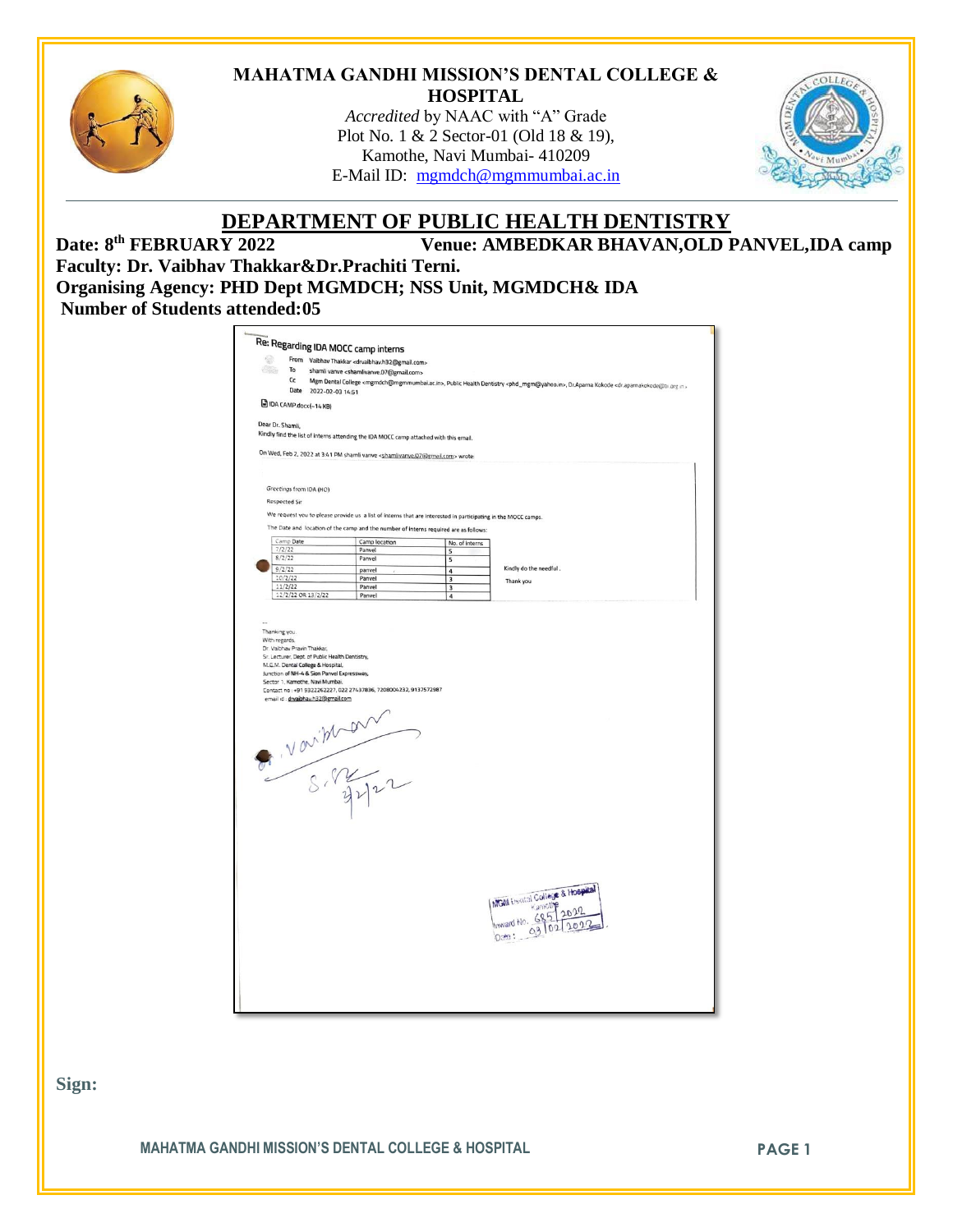## **Assessment of Awareness about Oral Health education camp – 'Oral Cancer' at Ambedkar Bhavan**

 MGM Dental College in association with IDA constantly takes efforts of extending the oral health care to the community. The oral care initiative was also extended to patients at **AMBEDKAR BHAVAN ,OLD PANVEL** with the intention of creating awareness and providing oral health care to the patients. **Aim and objective:** 

- 1. To assess the oral health status of patients and to provide necessary Dental treatment.
- 2. To educate them and create awareness about oral health.

### **Method**:

A type III examination was carried out with the use of mouth mirror and probe in day light. All the patients were assessed for oral health status and were explained the need to get the problems corrected. The patients were made aware of the existing dental problems and preventive measures were explained.

**Observations:** A total of 26 patients were examined for various dental problems. Those requiring extensive treatment were referred to MGM Dental College and Hospital, Kamothe.

| <b>Condition</b> | No. of      | Percentage |
|------------------|-------------|------------|
|                  | individuals | $\%$       |
| Dental caries    | 14          | 47.7%      |
| Gingivitis       |             | $6.2\%$    |
| Missing          |             | 18.7%      |
| Malocclusion     |             | 31%        |

# **Oral health status:**



#### **Interpretation and conclusion:**

**Dental caries is the most common problem among the patients followed by gingivitis.Oral health education and prevention strategies should be implemented in order to reduce the disease burden among these patients.**

**Sign:**

**MAHATMA GANDHI MISSION'S DENTAL COLLEGE & HOSPITAL PAGE 2**